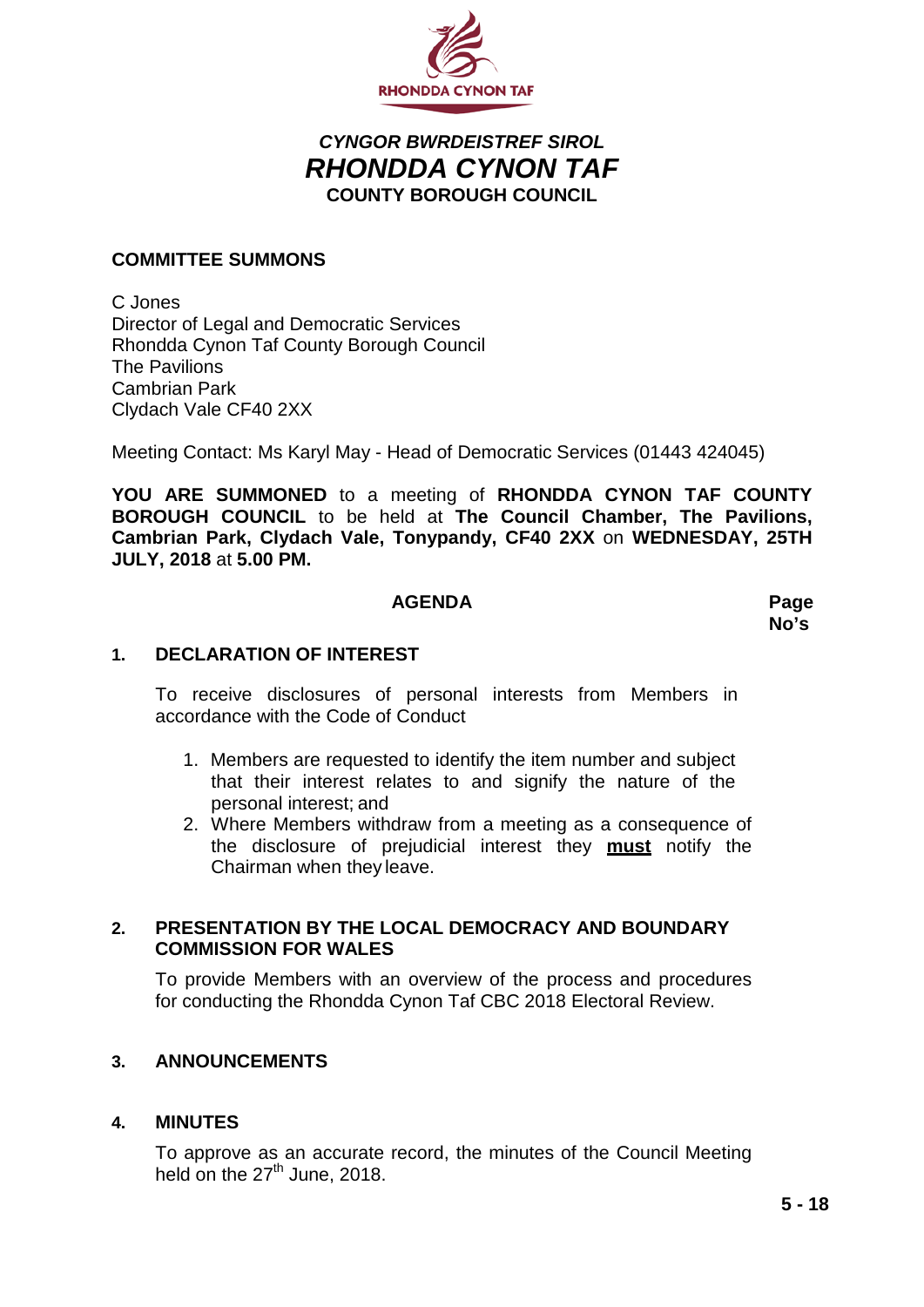#### **5. MEMBERS' QUESTIONS**

#### **1. From County Borough Councillor L.M.Adams to the Leader of the Council (County Borough Councillor A.Morgan)**

"Will the leader of the Council provide an update on the WLGA's discussions with the Welsh Government on the proposals to reorganise local government?"

#### **2. From County Borough Councillor J.Cullwick to the Cabinet Member for Adult Community Services and Welsh Language (County Borough Councillor G.Hopkins)**

"Our very elderly residents in RCT get a free TV licence and an extra £100 fuel allowance to make life more pleasant. Yet often they cannot return to a parking space near their property if they go out for a drive. Has RCT considered how to best help these very elderly residents who want to retain their independence and community involvement or as long as possible?"

#### **3. From County Borough Councillor H.Boggis to the Cabinet Member for Education and Lifelong Learning (County Borough Councillor J.Rosser)**

"How does the Council encourage and promote the take up of Free School Meals in schools across the County Borough?"

#### **4. From County Borough Councillor G.W.Hughes to the Cabinet Member for Environment, Leisure & Heritage Services (County Borough Councillor A.Crimmings)**

"Will the Cabinet Member make a statement on the Council's investment in athletic facilities in the County Borough?"

#### **5. From County Borough Councillor L.Hooper to the leader of the Council (County Borough Councillor A.Morgan)**

"With the recent announcement by the Department for Works and Pensions of its plans to relocate an estimated 1700 staff to the Treforest Industrial Estate, what plans does the Council have to increase capacity on the surrounding roads to the Estate?"

### **OFFICERS REPORTS**

#### **6. COUNCIL WORK PROGRAMME AND CALENDAR UPDATE**

To consider the report of the Director, Cabinet & Public Relations